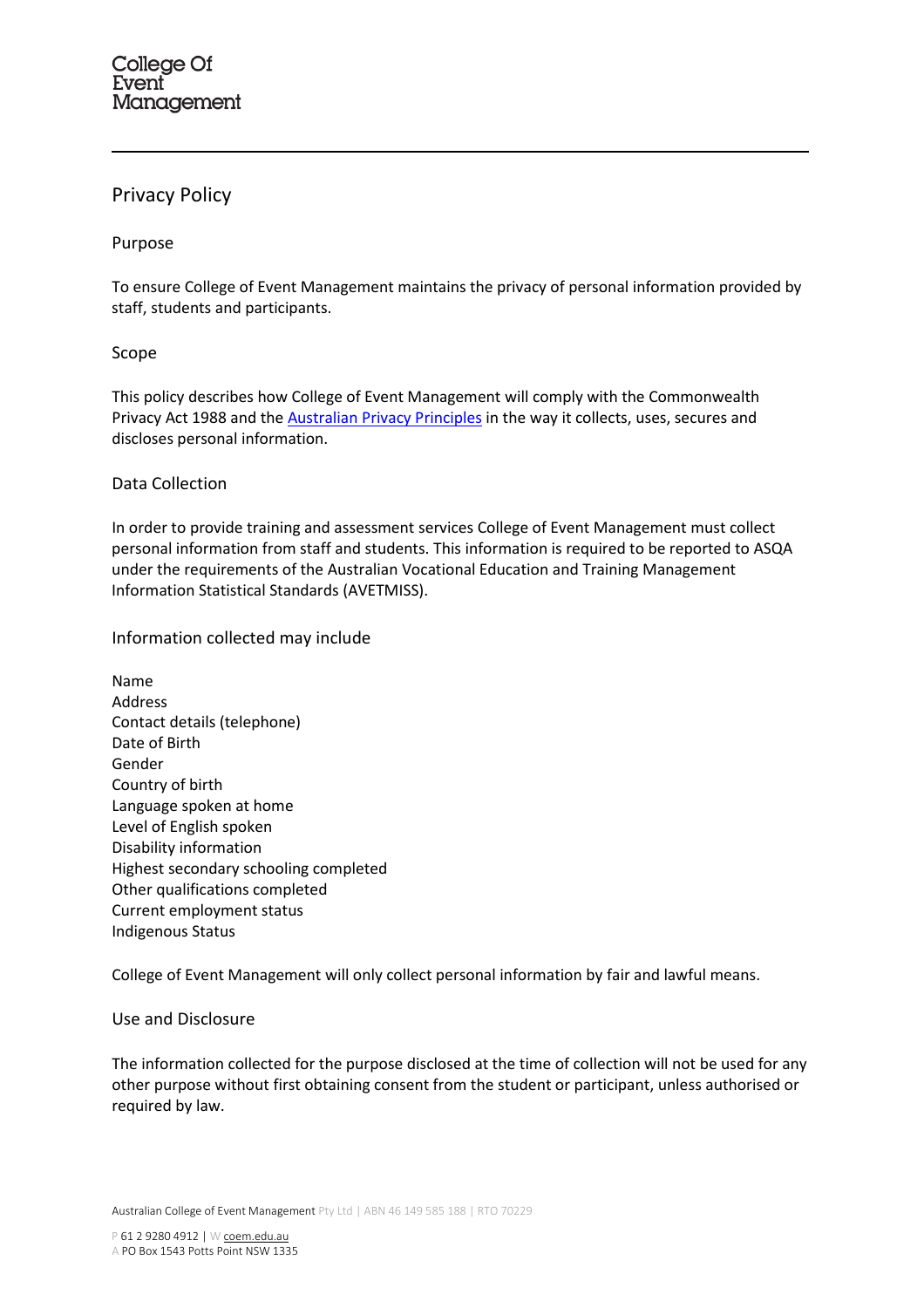We will only use and disclose personal information to:

- Establish and maintain student and participant relationships
- Provide the products and services as required by the student and participant
- Administer and manage those products and services
- Report to state/territory registering bodies in relation to training services provided

# Training Partners and Industry Engagement Hosts

Our Training Partners and Industry Engagement Hosts who require personal information to provide a legitimate service, are also bound by these terms of privacy to ensure that student personal information remains protected at all times.

#### Use of Internet

The internet may be used to transmit student personal information from delivery sites to other sites and to state registering bodies. Security of data transmitted to state and territory registering bodies is managed by the respective bodies and we have taken all reasonable steps to protect and secure personal information when using the internet.

#### Data Quality

We will ensure that personal information is accurate, complete and up-to-date. Students and participants are encouraged to help us keep their personal information accurate, complete and upto-date by contacting and informing us of any changes.

#### Access to Records

Student and participant personal information is available by contacting College administration. Access to personal information will be controlled at all times, and will only be provided if written consent is obtained from the student or the information is required to be disclosed by law.

Depending on the nature of the request, we will endeavour to respond within 5 working days.

#### Privacy Concerns

Students are able to raise any concerns they may have regarding personal information handling practices by contacting College administration.